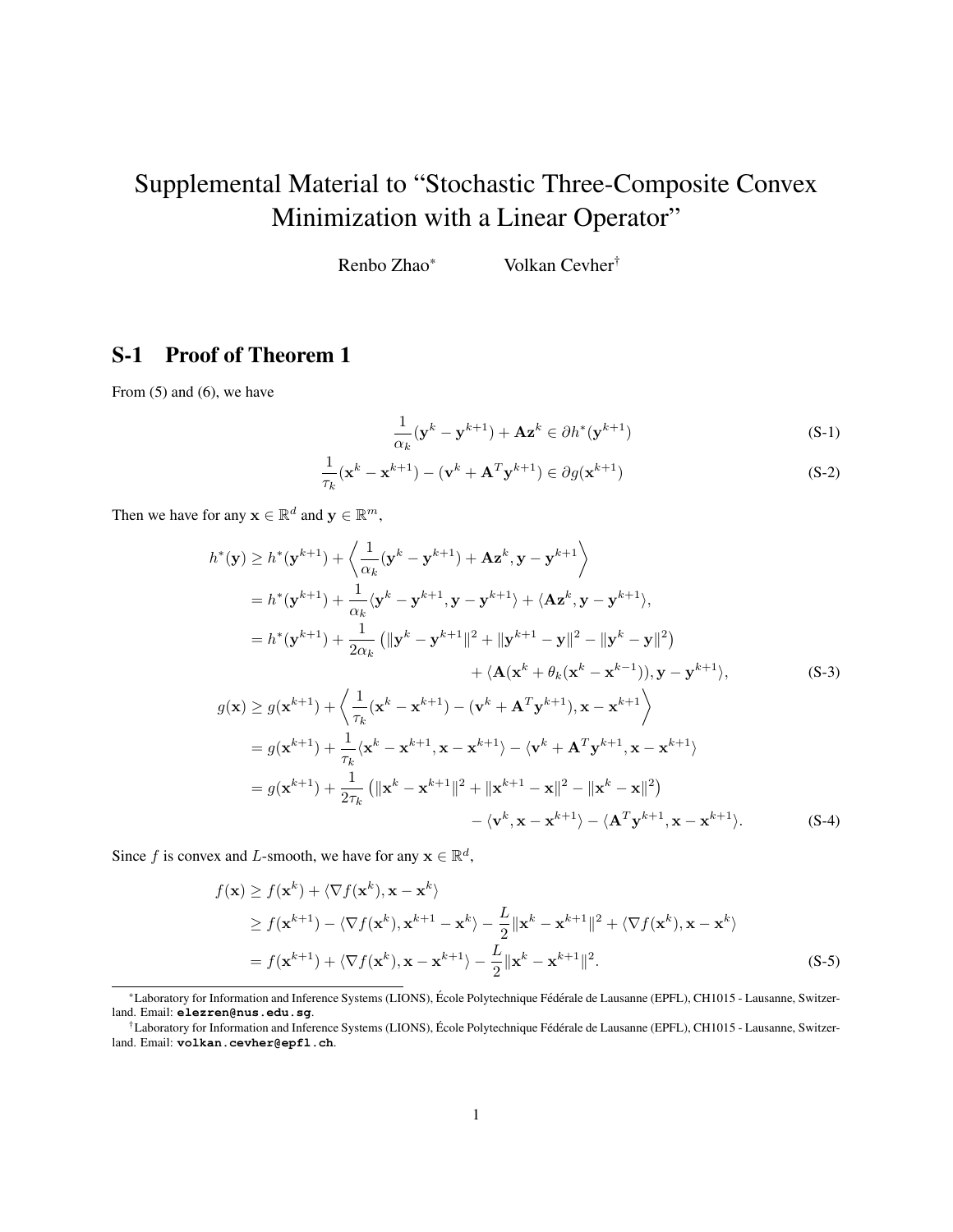Summing [\(S-3\)](#page-0-0), [\(S-4\)](#page-0-1) and [\(S-5\)](#page-0-2) and recalling  $\varepsilon^{k} = \nabla f(\mathbf{x}^{k}) - \mathbf{v}^{k}$ , we have

$$
0 \ge (f(\mathbf{x}^{k+1}) - f(\mathbf{x})) + (g(\mathbf{x}^{k+1}) - g(\mathbf{x})) + (h^*(\mathbf{y}^{k+1}) - h^*(\mathbf{y})).
$$
\n
$$
+ \left(\frac{1}{2\tau_k} - \frac{L}{2}\right) \|\mathbf{x}^k - \mathbf{x}^{k+1}\|^2 + \theta_k \langle \mathbf{A}(\mathbf{x}^k - \mathbf{x}^{k-1}), \mathbf{y}^k - \mathbf{y}^{k+1} \rangle
$$
\n
$$
+ \frac{1}{2\tau_k} \left( \|\mathbf{x}^{k+1} - \mathbf{x}\|^2 - \|\mathbf{x}^k - \mathbf{x}\|^2 \right) + \frac{1}{2\alpha_k} \left( \|\mathbf{y}^{k+1} - \mathbf{y}\|^2 - \|\mathbf{y}^k - \mathbf{y}\|^2 \right)
$$
\n
$$
- \langle \mathbf{A}(\mathbf{x}^{k+1} - \mathbf{x}^k), \mathbf{y} - \mathbf{y}^{k+1} \rangle + \theta_k \langle \mathbf{A}(\mathbf{x}^k - \mathbf{x}^{k-1}), \mathbf{y} - \mathbf{y}^k \rangle
$$
\n
$$
+ \frac{1}{2\alpha_k} \|\mathbf{y}^k - \mathbf{y}^{k+1}\|^2 + \left( \langle \mathbf{A} \mathbf{x}^{k+1}, \mathbf{y} \rangle - \langle \mathbf{A} \mathbf{x}, \mathbf{y}^{k+1} \rangle \right) + \langle \boldsymbol{\varepsilon}^k, \mathbf{x} - \mathbf{x}^{k+1} \rangle.
$$
\n(S-6)

Using Cauchy-Schwartz and Young's inequality, we have for any  $\mu_k > 0$ ,

$$
\langle \mathbf{A}(\mathbf{x}^{k} - \mathbf{x}^{k-1}), \mathbf{y}^{k} - \mathbf{y}^{k+1} \rangle \ge -B \|\mathbf{x}^{k} - \mathbf{x}^{k-1}\| \|\mathbf{y}^{k+1} - \mathbf{y}^{k}\|
$$
  
\n
$$
\ge -\frac{\mu_{k}B}{2} \|\mathbf{x}^{k} - \mathbf{x}^{k-1}\|^{2} - \frac{B}{2\mu_{k}} \|\mathbf{y}^{k+1} - \mathbf{y}^{k}\|^{2}.
$$
 (S-7)

Define  $\tilde{\mathbf{x}}^{k+1} \triangleq \mathbf{prox}_{\tau_k g}(\mathbf{x}^k - \tau_k(\mathbf{A}^T \mathbf{y}^{k+1} + \nabla f(\mathbf{x}^k)))$ . Using the nonexpansiveness of  $\mathbf{prox}_{\tau_k g}$  in [\(6\)](#page-0-3), we have

<span id="page-1-4"></span><span id="page-1-3"></span><span id="page-1-2"></span><span id="page-1-1"></span><span id="page-1-0"></span>
$$
\|\widetilde{\mathbf{x}}^{k+1} - \mathbf{x}^{k+1}\| \le \tau_k \|\boldsymbol{\varepsilon}^k\|.\tag{S-8}
$$

By [\(S-8\)](#page-1-0) and Cauchy-Schwartz, we have

$$
\langle \varepsilon^{k}, \mathbf{x} - \mathbf{x}^{k+1} \rangle = \langle \varepsilon^{k}, \mathbf{x} - \widetilde{\mathbf{x}}^{k+1} \rangle + \langle \varepsilon^{k}, \widetilde{\mathbf{x}}^{k+1} - \mathbf{x}^{k+1} \rangle
$$
  
\n
$$
\geq \langle \varepsilon^{k}, \mathbf{x} - \widetilde{\mathbf{x}}^{k+1} \rangle - \tau_{k} ||\varepsilon^{k}||^{2}.
$$
 (S-9)

Now, substitute [\(S-7\)](#page-1-1) and [\(S-9\)](#page-1-2) into [\(S-6\)](#page-1-3) and then multiply both sides of (S-6) by  $\tau_k$ , we have

$$
-\tau_{k}\theta_{k}\langle \mathbf{A}(\mathbf{x}^{k}-\mathbf{x}^{k-1}), \mathbf{y}-\mathbf{y}^{k}\rangle + \frac{\tau_{k}\theta_{k}\mu_{k}B}{2}||\mathbf{x}^{k}-\mathbf{x}^{k-1}||^{2} + \frac{1}{2}||\mathbf{x}^{k}-\mathbf{x}||^{2} + \frac{\tau_{k}}{2\alpha_{k}}||\mathbf{y}^{k}-\mathbf{y}||^{2} \geq \tau_{k}\left(L\left(\mathbf{x}^{k+1},\mathbf{y}\right)-L\left(\mathbf{x},\mathbf{y}^{k+1}\right)\right)-\tau_{k}\langle \mathbf{A}(\mathbf{x}^{k+1}-\mathbf{x}^{k}),\mathbf{y}-\mathbf{y}^{k+1}\rangle + \left(\frac{1}{2}-\frac{\tau_{k}L}{2}\right)||\mathbf{x}^{k}-\mathbf{x}^{k+1}||^{2} + \tau_{k}\left(\frac{1}{2\alpha_{k}}-\frac{\theta_{k}B}{2\mu_{k}}\right)||\mathbf{y}^{k}-\mathbf{y}^{k+1}||^{2} + \frac{1}{2}||\mathbf{x}^{k+1}-\mathbf{x}||^{2} + \frac{\tau_{k}}{2\alpha_{k}}||\mathbf{y}^{k+1}-\mathbf{y}||^{2} + \tau_{k}\langle \boldsymbol{\varepsilon}^{k}, \mathbf{x}-\widetilde{\mathbf{x}}^{k+1}\rangle - \tau_{k}^{2}||\boldsymbol{\varepsilon}^{k}||^{2}.
$$
 (S-10)

By choosing  $\mu_k = \theta_k \alpha_k B$  and using conditions [\(13\)](#page-0-3) and [\(14\)](#page-0-3), we have

$$
-\tau_{k}\theta_{k}\langle \mathbf{A}(\mathbf{x}^{k}-\mathbf{x}^{k-1}), \mathbf{y}-\mathbf{y}^{k}\rangle + \frac{\tau_{k}\theta_{k}^{2}\alpha_{k}B^{2}}{2} \|\mathbf{x}^{k}-\mathbf{x}^{k-1}\|^{2} + \frac{1}{2}\|\mathbf{x}^{k}-\mathbf{x}\|^{2} + \frac{\tau_{k}}{2\alpha_{k}}\|\mathbf{y}^{k}-\mathbf{y}\|^{2} \geq \tau_{k}\left(L\left(\mathbf{x}^{k+1}, \mathbf{y}\right)-L\left(\mathbf{x}, \mathbf{y}^{k+1}\right)\right) + \frac{\tau_{k}}{2\alpha_{k}}\|\mathbf{x}^{k}-\mathbf{y}\|^{2} \geq \tau_{k}\left(L\left(\mathbf{x}^{k+1}, \mathbf{y}\right)-L\left(\mathbf{x}, \mathbf{y}^{k+1}\right)\right) + \frac{\tau_{k+1}\theta_{k+1}^{2}\alpha_{k+1}B^{2}}{2} \|\mathbf{x}^{k}-\mathbf{x}^{k+1}\|^{2} + \frac{1}{2}\|\mathbf{x}^{k+1}-\mathbf{x}\|^{2} + \frac{\tau_{k}}{2\alpha_{k}}\|\mathbf{y}^{k+1}-\mathbf{y}\|^{2} + \tau_{k}\langle \boldsymbol{\varepsilon}^{k}, \mathbf{x}-\widetilde{\mathbf{x}}^{k+1}\rangle - \tau_{k}^{2}\|\boldsymbol{\varepsilon}^{k}\|^{2}.
$$
\n(S-11)

For any  $k \ge 1$ , define  $q_k \triangleq \tau_k/\alpha_k = \tau_{k-1}^2 B^2/(1-\tau_{k-1}L)$ . We claim that  $\{q_k\}_{k \ge 1}$  is a (strictly) decreasing sequence. Indeed, from [\(12\)](#page-0-3), we see that  ${\lbrace \tau_k \rbrace_{k \geq 0}}$  is strictly decreasing. Then

$$
\frac{q_k}{q_{k+1}} = \frac{\tau_{k-1}^2 B^2}{1 - \tau_{k-1} L} \cdot \frac{1 - \tau_k L}{\tau_k^2 B^2} = \frac{\tau_{k-1}}{\tau_k} \cdot \frac{\tau_{k-1} - \tau_{k-1} \tau_k L}{\tau_k - \tau_{k-1} \tau_k L} > 1.
$$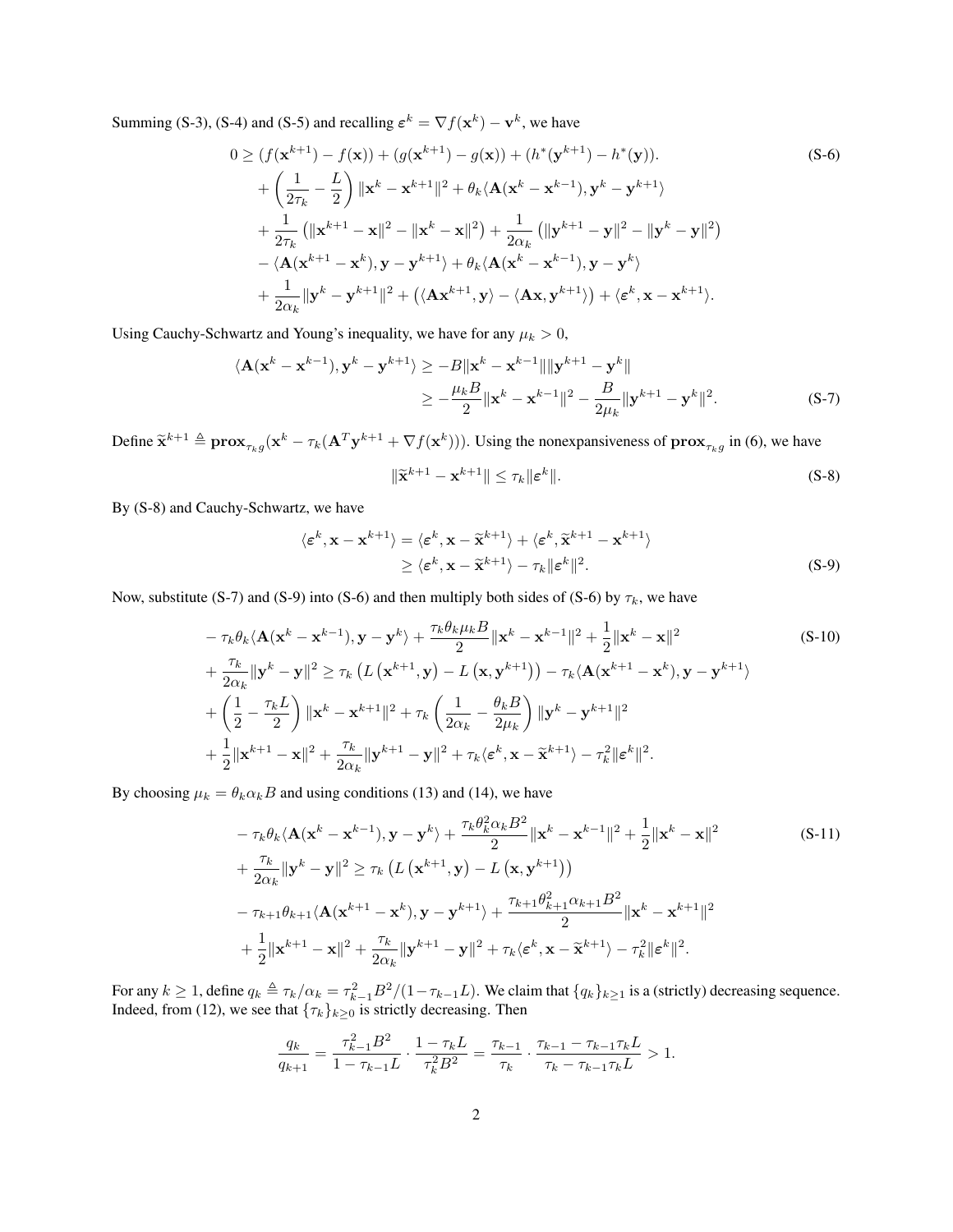Moreover, since  $q_0 > q_1$  (by the choice of  $\alpha_0$ ),  $\{q_k\}_{k\geq 0}$  is (strictly) decreasing. Based on this fact, we take supremum on both sides of [\(S-11\)](#page-1-4) over any bounded sets  $\mathcal{X}' \subseteq \mathbb{R}^d$  and  $\mathcal{Y}' \subseteq \mathbb{R}^m$  to obtain

$$
-\inf_{\mathbf{y}\in\mathcal{Y}'}\tau_{k}\theta_{k}\langle \mathbf{A}(\mathbf{x}^{k}-\mathbf{x}^{k-1}), \mathbf{y}-\mathbf{y}^{k}\rangle + \frac{\tau_{k}\theta_{k}^{2}\alpha_{k}B^{2}}{2} \|\mathbf{x}^{k}-\mathbf{x}^{k-1}\|^{2}
$$
\n
$$
+\sup_{\mathbf{x}\in\mathcal{X}'}\frac{1}{2}\|\mathbf{x}^{k}-\mathbf{x}\|^{2}+\sup_{\mathbf{y}\in\mathcal{Y}'}\frac{\tau_{k}}{2\alpha_{k}}\|\mathbf{y}^{k}-\mathbf{y}\|^{2} \geq \tau_{k}G_{\mathcal{X}',\mathcal{Y}'}(\mathbf{x}^{k+1},\mathbf{y}^{k+1})
$$
\n
$$
-\inf_{\mathbf{y}\in\mathcal{Y}'}\tau_{k+1}\theta_{k+1}\langle \mathbf{A}(\mathbf{x}^{k+1}-\mathbf{x}^{k}), \mathbf{y}-\mathbf{y}^{k+1}\rangle + \frac{\tau_{k+1}\theta_{k+1}^{2}\alpha_{k+1}B^{2}}{2} \|\mathbf{x}^{k}-\mathbf{x}^{k+1}\|^{2}
$$
\n
$$
+\sup_{\mathbf{x}\in\mathcal{X}'}\frac{1}{2}\|\mathbf{x}^{k+1}-\mathbf{x}\|^{2}+\sup_{\mathbf{y}\in\mathcal{Y}'}\frac{\tau_{k+1}}{2\alpha_{k+1}}\|\mathbf{y}^{k+1}-\mathbf{y}\|^{2}+\sup_{\mathbf{x}\in\mathcal{X}'}\tau_{k}\langle \mathbf{\varepsilon}^{k}, \mathbf{x}-\widetilde{\mathbf{x}}^{k+1}\rangle - \tau_{k}^{2}\|\mathbf{\varepsilon}^{k}\|^{2}.
$$
\n(S-12)

Using  $\mathbb{E}_{\xi^k} \left[ \mathbf{v}^k \, | \, \mathcal{F}_k \right] = \nabla f(\mathbf{x}^k)$  in Assumption [1](#page-0-3) and reverse Fatou's lemma [\[1\]](#page-8-0), we have

<span id="page-2-3"></span><span id="page-2-1"></span><span id="page-2-0"></span>
$$
\mathbb{E}_{\xi^k} \left[ \sup_{\mathbf{x} \in \mathcal{X}'} \tau_k \langle \varepsilon^k, \mathbf{x} - \widetilde{\mathbf{x}}^{k+1} \rangle \middle| \mathcal{F}_k \right] \ge \sup_{\mathbf{x} \in \mathcal{X}'} \tau_k \langle \mathbb{E}_{\xi^k}[\varepsilon^k | \mathcal{F}_k], \mathbf{x} - \widetilde{\mathbf{x}}^{k+1} \rangle = 0.
$$
 (S-13)

Based on this, we take expectation on the RHS of [\(S-12\)](#page-2-0) w.r.t.  $\xi_k$  by conditioning on  $\mathcal{F}_k$ ,

$$
-\inf_{\mathbf{y}\in\mathcal{Y}'}\tau_{k}\theta_{k}\langle\mathbf{A}(\mathbf{x}^{k}-\mathbf{x}^{k-1}),\mathbf{y}-\mathbf{y}^{k}\rangle+\frac{\tau_{k}\theta_{k}^{2}\alpha_{k}B^{2}}{2}\|\mathbf{x}^{k}-\mathbf{x}^{k-1}\|^{2}
$$
(S-14)  
+ 
$$
\sup_{\mathbf{x}\in\mathcal{X}'}\frac{1}{2}\|\mathbf{x}^{k}-\mathbf{x}\|^{2}+\sup_{\mathbf{y}\in\mathcal{Y}'}\frac{\tau_{k}}{2\alpha_{k}}\|\mathbf{y}^{k}-\mathbf{y}\|^{2}\geq \mathbb{E}_{\xi^{k}}\Big[\tau_{k}G_{\mathcal{X}',\mathcal{Y}'}(\mathbf{x}^{k+1},\mathbf{y}^{k+1})
$$

$$
-\inf_{\mathbf{y}\in\mathcal{Y}'}\tau_{k+1}\theta_{k+1}\langle\mathbf{A}(\mathbf{x}^{k+1}-\mathbf{x}^{k}),\mathbf{y}-\mathbf{y}^{k+1}\rangle+\frac{\tau_{k+1}\theta_{k+1}^{2}\alpha_{k+1}B^{2}}{2}\|\mathbf{x}^{k}-\mathbf{x}^{k+1}\|^{2}
$$
+ 
$$
\sup_{\mathbf{x}\in\mathcal{X}'}\frac{1}{2}\|\mathbf{x}^{k+1}-\mathbf{x}\|^{2}+\sup_{\mathbf{y}\in\mathcal{Y}'}\frac{\tau_{k+1}}{2\alpha_{k+1}}\|\mathbf{y}^{k+1}-\mathbf{y}\|^{2}\Big|\mathcal{F}_{k}\Big]-\tau_{k}^{2}\mathbb{E}_{\xi^{k}}\Big[\|\boldsymbol{\varepsilon}^{k}\|^{2}\Big|\mathcal{F}_{k}\Big].
$$

Telescoping [\(S-14\)](#page-2-1) over  $k = 0, 1, \ldots, K - 1$ ,

$$
-\inf_{\mathbf{y}\in\mathcal{Y}'}\tau_0\theta_0\langle \mathbf{A}(\mathbf{x}^0-\mathbf{x}^{-1}), \mathbf{y}-\mathbf{y}^0\rangle + \frac{\tau_0\theta_0^2\alpha_0B^2}{2}\|\mathbf{x}^0-\mathbf{x}^{-1}\|^2
$$
\n
$$
+\sup_{\mathbf{x}\in\mathcal{X}'}\frac{1}{2}\|\mathbf{x}^0-\mathbf{x}\|^2 + \sup_{\mathbf{y}\in\mathcal{Y}'}\frac{\tau_0}{2\alpha_0}\|\mathbf{y}^0-\mathbf{y}\|^2 \geq \mathbb{E}_{\Xi_k}\left[\sum_{k=0}^{K-1}\tau_kG_{\mathcal{X}',\mathcal{Y}'}(\mathbf{x}^{k+1},\mathbf{y}^{k+1})\right]
$$
\n
$$
+\mathbb{E}_{\Xi_k}\left[-\inf_{\mathbf{y}\in\mathcal{Y}'}\tau_K\theta_K\langle \mathbf{A}(\mathbf{x}^K-\mathbf{x}^{K-1}), \mathbf{y}-\mathbf{y}^K\rangle + \sup_{\mathbf{x}\in\mathcal{X}'}\frac{1}{2}\|\mathbf{x}^K-\mathbf{x}\|^2
$$
\n
$$
+\frac{\tau_K\theta_K^2\alpha_KB^2}{2}\|\mathbf{x}^K-\mathbf{x}^{K-1}\|^2 + \sup_{\mathbf{y}\in\mathcal{Y}'}\frac{\tau_K}{2\alpha_K}\|\mathbf{y}^K-\mathbf{y}\|^2\right]-\sum_{k=0}^{K-1}\tau_k^2\mathbb{E}_{\xi^k}\left[\|\boldsymbol{\varepsilon}^k\|^2\Big|\mathcal{F}_k\right].
$$
\n(S-15)

Since  $z^0 = x^0$ , we have  $x^0 = x^{-1}$ . By Young's inequality, we have

<span id="page-2-2"></span>
$$
\inf_{\mathbf{y}\in\mathcal{Y}'}\langle\tau_K\theta_K\mathbf{A}(\mathbf{x}^K-\mathbf{x}^{K-1}),\mathbf{y}-\mathbf{y}^K\rangle
$$
\n
$$
\leq \frac{\alpha_K\tau_K\theta_K^2B^2}{2} \|\mathbf{x}^K-\mathbf{x}^{K-1}\|^2 + \inf_{\mathbf{y}\in\mathcal{Y}'}\frac{\tau_K}{2\alpha_K} \|\mathbf{y}-\mathbf{y}^K\|^2
$$
\n
$$
\leq \frac{\alpha_K\tau_K\theta_K^2B^2}{2} \|\mathbf{x}^K-\mathbf{x}^{K-1}\|^2 + \sup_{\mathbf{y}\in\mathcal{Y}'}\frac{\tau_K}{2\alpha_K} \|\mathbf{y}-\mathbf{y}^K\|^2. \tag{S-16}
$$

Since we use option I in Algorithm [1,](#page-0-3) we have

$$
S_K = \sum_{k=0}^{K-1} \tau_k, \quad \overline{\mathbf{x}}^K = \frac{1}{S_K} \sum_{k=1}^K \tau_{k-1} \mathbf{x}^k, \quad \overline{\mathbf{y}}^K = \frac{1}{S_K} \sum_{k=1}^K \tau_{k-1} \mathbf{y}^k.
$$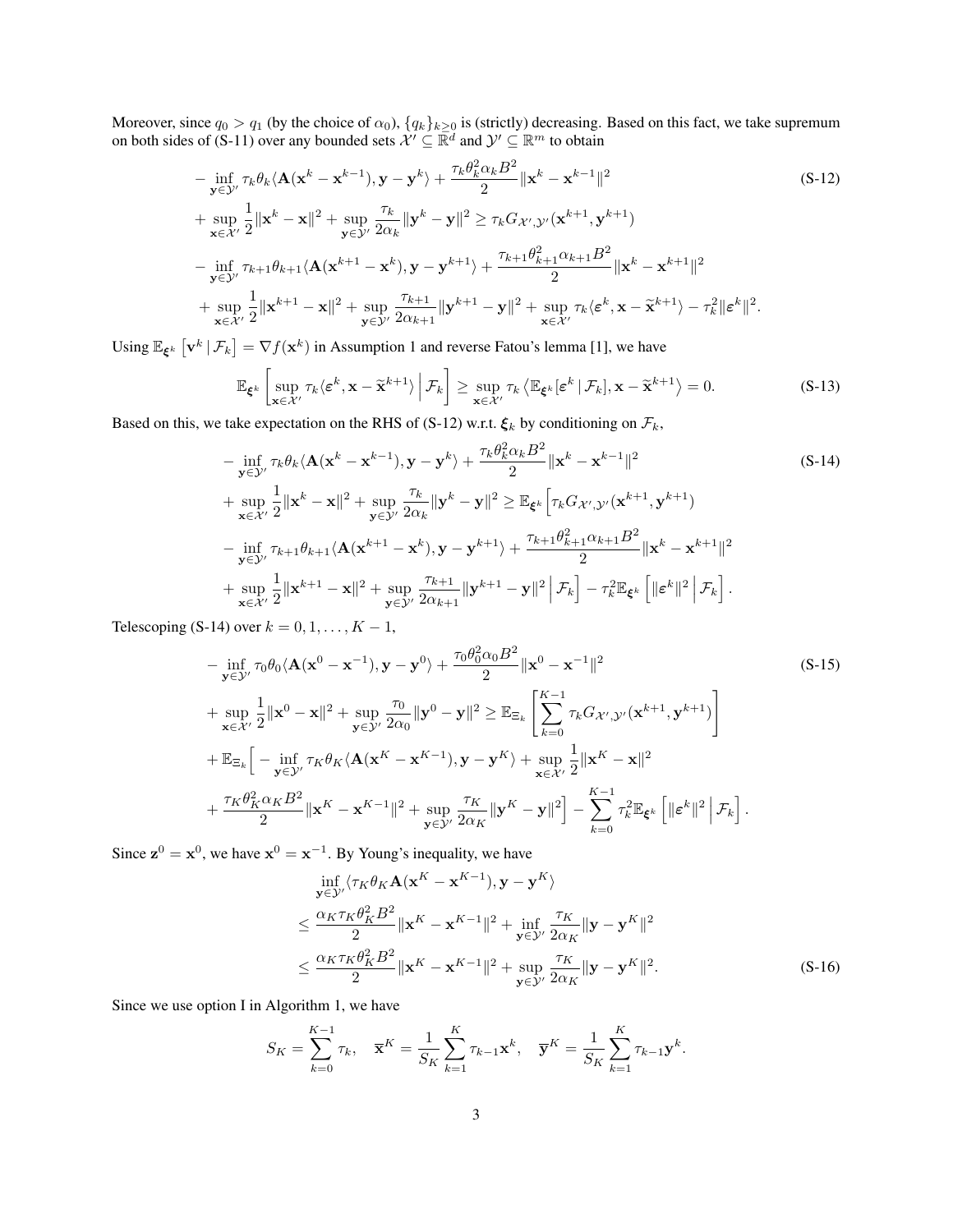From the joint convexity of  $G_{\mathcal{X}',\mathcal{Y}'}(\cdot,\cdot)$ , we employ Jensen's inequality to obtain

<span id="page-3-0"></span>
$$
S_K \frac{1}{S_K} \sum_{k=0}^{K-1} \tau_k G_{\mathcal{X}',\mathcal{Y}'}(\mathbf{x}^{k+1}, \mathbf{y}^{k+1}) \ge S_K G_{\mathcal{X}',\mathcal{Y}'}(\overline{\mathbf{x}}^K, \overline{\mathbf{y}}^K).
$$
 (S-17)

Based on [\(S-16\)](#page-2-2), [\(S-17\)](#page-3-0) and  $\mathbf{x}^{-1} = \mathbf{x}^0$ , we have

$$
S_K \mathbb{E}_{\Xi_K} \left[ G_{\mathcal{X}',\mathcal{Y}'}(\overline{\mathbf{x}}^K, \overline{\mathbf{y}}^K) \right] \leq \frac{1}{2} R_{\mathcal{X}'}^2(\mathbf{x}^0) + \frac{\tau_0}{2\alpha_0} R_{\mathcal{Y}'}^2(\mathbf{y}^0) + \sum_{k=0}^{K-1} \tau_k^2 \mathbb{E}_{\xi^k} \left[ \|\boldsymbol{\varepsilon}^k\|^2 \, \Big| \, \mathcal{F}_k \right].
$$

Define  $\widetilde{S}_K \triangleq \sum_{k=0}^{K-1} \tau_k^2$ . Using  $\mathbb{E}_{\xi^k} [\|\varepsilon^k\|^2 \, | \mathcal{F}_k] \le \sigma^2$  in Assumption [1,](#page-0-3) we have

$$
\mathbb{E}_{\Xi_K} \left[ G_{\mathcal{X}', \mathcal{Y}'}(\overline{\mathbf{x}}^K, \overline{\mathbf{y}}^K) \right] \le \frac{1}{2S_K} \left( R_{\mathcal{X}'}^2(\mathbf{x}^0) + \frac{\tau_0}{\alpha_0} R_{\mathcal{Y}'}^2(\mathbf{y}^0) \right) + \frac{\tilde{S}_K}{S_K} \sigma^2.
$$
 (S-18)

## <span id="page-3-2"></span>S-2 Proof of Corollary [1](#page-0-3)

Since  $S_K = K \tau_K$  and  $\widetilde{S}_K = K \tau_K^2$ , from [\(20\)](#page-0-3), we have

$$
\mathbb{E}_{\Xi_K} \left[ G(\overline{\mathbf{x}}^K, \overline{\mathbf{y}}^K) \right] \leq \frac{1}{2K\tau_K} \left( R_g^2(\mathbf{x}^0) + \frac{\tau_K}{\alpha_K} R_{h^*}^2(\mathbf{y}^0) \right) + \tau_K \sigma^2
$$
\n
$$
\stackrel{\text{(a)}}{=} \frac{R_g^2(\mathbf{x}^0)}{2K\tau_K} + \tau_K \left( \frac{B^2 R_{h^*}^2(\mathbf{y}^0)}{2K(1 - L\tau_K)} + \sigma^2 \right)
$$
\n
$$
\stackrel{\text{(b)}}{\leq} \frac{R_g^2(\mathbf{x}^0)}{2K\tau_K} + \tau_K \left( \frac{B^2 R_{h^*}^2(\mathbf{y}^0)}{2K(1 - \tilde{r})} + \sigma^2 \right), \tag{S-19}
$$

where (a) follows from the choice of  $\alpha_K$  and (b) follows from  $\tau_K \leq \tilde{r}/L$ . For convenience, for any  $K \geq 1$ , define

<span id="page-3-1"></span>
$$
E_K \triangleq \frac{B^2 R_{h^*}^2(\mathbf{y}^0)}{2K(1-\tilde{r})} + \frac{3}{2}\sigma^2.
$$
 (S-20)

If we choose  $\tilde{a}$ ,  $\tilde{b}$  and  $\tilde{b}'$  as in [\(21\)](#page-0-3), then [\(11\)](#page-0-3) becomes

$$
\tau_K = \min\left\{\frac{\tilde{r}}{L}, \frac{R_g(\mathbf{x}^0)}{\sqrt{2KE_K}}\right\}
$$
\n(S-21)

and [\(22\)](#page-0-3) becomes  $L \geq \tilde{r}\sqrt{2KE_K}/R_g(\mathbf{x}^0)$ .<br>Now let us consider two cases, depending

Now let us consider two cases, depending on the value of L.

**Case I**: Condition [\(22\)](#page-0-3) holds. In this case,  $\tau_K = \tilde{r}/L$ . Based on [\(S-19\)](#page-3-1),

$$
\mathbb{E}_{\Xi_{K}}\left[G(\overline{\mathbf{x}}^{K},\overline{\mathbf{y}}^{K})\right] \leq \frac{R_{g}^{2}(\mathbf{x}^{0})L}{2K\widetilde{r}} + \frac{\widetilde{r}}{L}E_{K}
$$
\n
$$
\overset{\text{(a)}}{\leq} \frac{R_{g}^{2}(\mathbf{x}^{0})L}{2K\widetilde{r}} + \frac{R_{g}(\mathbf{x}^{0})\sqrt{E_{K}}}{\sqrt{2K}}
$$
\n
$$
\overset{\text{(b)}}{\leq} \frac{R_{g}^{2}(\mathbf{x}^{0})L}{2K\widetilde{r}} + \frac{R_{g}(\mathbf{x}^{0})\left(BR_{h^{*}}(\mathbf{y}^{0})/\sqrt{2K(1-\widetilde{r})} + \sqrt{3/2}\sigma\right)}{\sqrt{2K}}
$$
\n
$$
= \frac{R_{g}^{2}(\mathbf{x}^{0})L}{2K\widetilde{r}} + \frac{R_{g}(\mathbf{x}^{0})R_{h^{*}}(\mathbf{y}^{0})B}{2K\sqrt{1-\widetilde{r}}} + \frac{\sqrt{3}R_{g}(\mathbf{x}^{0})\sigma}{2\sqrt{K}}
$$
\n(S-22)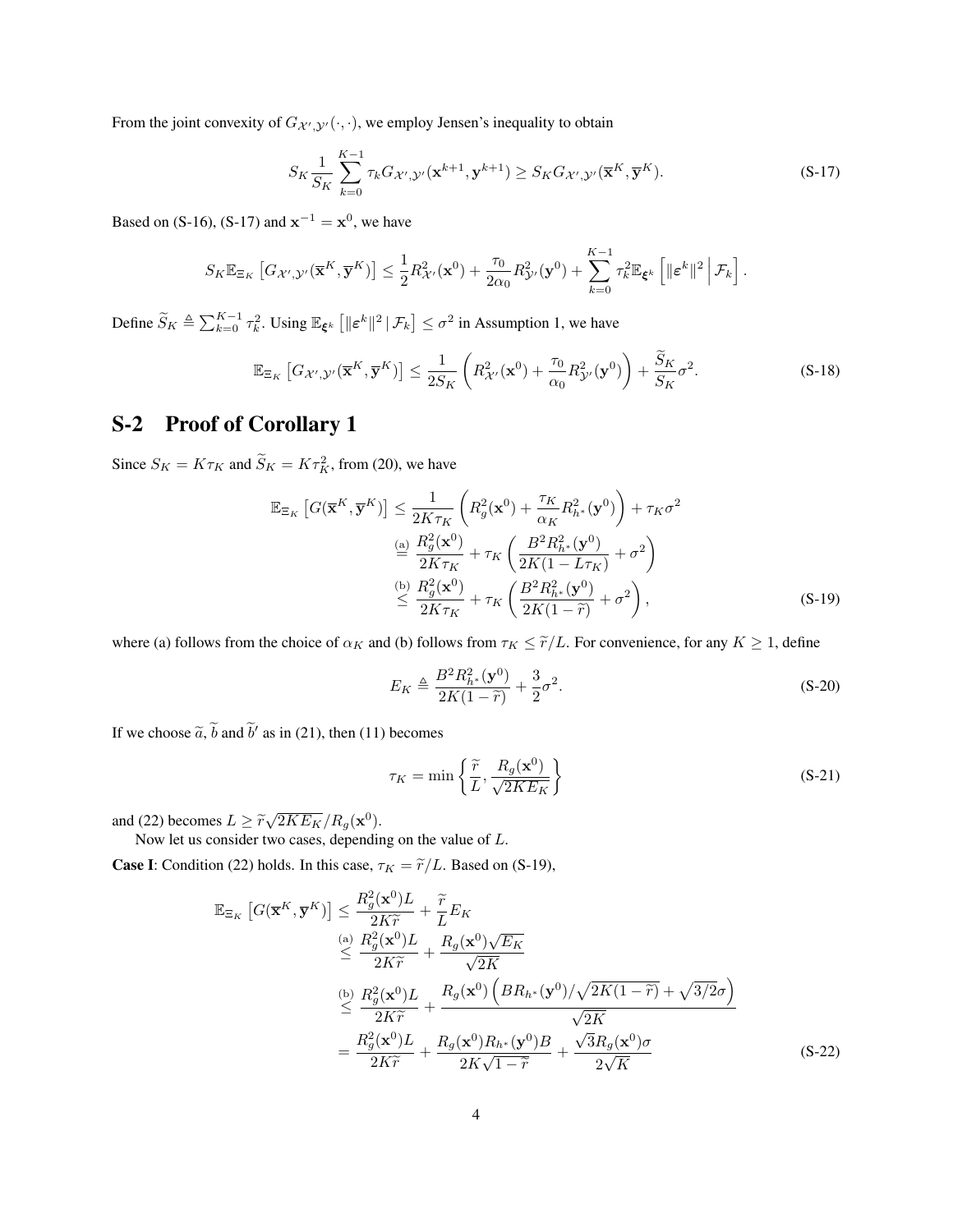where (a) follows from [\(22\)](#page-0-3) and (b) follows from  $\sqrt{x+y} \leq \sqrt{x} + \sqrt{y}$  for any  $x, y \geq 0$ . **Case II:** Condition [\(22\)](#page-0-3) does not hold. Then  $\tau_K = R_g(\mathbf{x}^0)/\sqrt{2KE_K}$ . From [\(S-19\)](#page-3-1),

$$
\mathbb{E}_{\Xi_{K}}\left[G(\overline{\mathbf{x}}^{K},\overline{\mathbf{y}}^{K})\right] \leq \frac{\sqrt{2E_{K}}R_{g}(\mathbf{x}^{0})}{\sqrt{K}} \leq \frac{\sqrt{2}R_{g}(\mathbf{x}^{0})\left(BR_{h^{*}}(\mathbf{y}^{0})/\sqrt{2K(1-\widetilde{r})} + \sqrt{3/2}\sigma\right)}{\sqrt{K}}
$$

$$
= \frac{R_{g}(\mathbf{x}^{0})R_{h^{*}}(\mathbf{y}^{0})B}{K\sqrt{1-\widetilde{r}}} + \frac{\sqrt{3}R_{g}(\mathbf{x}^{0})\sigma}{\sqrt{K}}
$$
(S-23)

## S-3 Proof of Corollary [2](#page-0-3)

In [\(12\)](#page-0-3), if we choose  $a = \tilde{a}$ ,  $b = \tilde{b}$ ,  $b' = \tilde{b}' + 1$  and  $r = \tilde{r}$ , then for any  $0 \le k \le K - 1$ ,

$$
\tau_k = \min\left\{\frac{\widetilde{r}}{L}, \frac{R_g(\mathbf{x}^0)}{\sqrt{2(k+1)E_{k+1}}}\right\}.
$$
\n(S-24)

Similar to the proof of Corollary [1](#page-0-3) (shown in Appendix [S-2\)](#page-3-2), we consider two cases.

Case I: Condition [\(22\)](#page-0-3) holds. This case coincides with Case I of Appendix [S-2.](#page-3-2)

**Case II:** Condition [\(22\)](#page-0-3) does not hold. In this case, let K' be the largest integer from 0 to  $K - 2$  such that  $\tau_{K'} = \tilde{r}/L$ , i.e.,

<span id="page-4-1"></span><span id="page-4-0"></span>
$$
K' \triangleq \left\lfloor \frac{1}{3\sigma^2} \left( \frac{L^2 R_g^2(\mathbf{x}^0)}{\tilde{r}^2} - \frac{B^2 R_{h^*}^2(\mathbf{y}^0)}{1 - \tilde{r}} \right) \right\rfloor.
$$
 (S-25)

As a result,

$$
S_{K} = \sum_{k=0}^{K'} \frac{\tilde{r}}{L} + \sum_{k=K'+1}^{K-1} \frac{R_{g}(\mathbf{x}^{0})}{\sqrt{B^{2}R_{h^{*}}^{2}(\mathbf{y}^{0})/(1-\tilde{r})+3\sigma^{2}k}}
$$
  
\n
$$
\geq (K'+1)\frac{\tilde{r}}{L} + \int_{K'+1}^{K} \frac{R_{g}(\mathbf{x}^{0})}{\sqrt{B^{2}R_{h^{*}}^{2}(\mathbf{y}^{0})/(1-\tilde{r})+3\sigma^{2}z}} d\mathbf{z}
$$
  
\n
$$
\geq (K'+1)\frac{\tilde{r}}{L} + R_{g}(\mathbf{x}^{0}) \frac{K-(K'+1)}{\sqrt{B^{2}R_{h^{*}}^{2}(\mathbf{y}^{0})/(1-\tilde{r})+3\sigma^{2}K}}
$$
  
\n
$$
\geq (K'+1)\left(\frac{\tilde{r}}{L} - \frac{R_{g}(\mathbf{x}^{0})}{\sqrt{B^{2}R_{h^{*}}^{2}(\mathbf{y}^{0})/(1-\tilde{r})+3\sigma^{2}K}}\right) + \frac{R_{g}(\mathbf{x}^{0})K}{\sqrt{B^{2}R_{h^{*}}^{2}(\mathbf{y}^{0})/(1-\tilde{r})+3\sigma^{2}K}}
$$
  
\n
$$
\geq \frac{R_{g}(\mathbf{x}^{0})K}{\sqrt{B^{2}R_{h^{*}}^{2}(\mathbf{y}^{0})/(1-\tilde{r})+3\sigma^{2}K}}.
$$
 (S-26)

In addition,

$$
\begin{split} & \widetilde{S}_{K} = \sum_{k=0}^{K'} \frac{\widetilde{r}^{2}}{L^{2}} + \sum_{k=K'+1}^{K-1} \frac{R_{g}^{2}(\mathbf{x}^{0})}{B^{2}R_{h^{*}}^{2}(\mathbf{y}^{0})/(1-\widetilde{r})+3\sigma^{2}k} \\ & \stackrel{\text{(a)}}{\leq} \sum_{k=0}^{K-1} \frac{R_{g}^{2}(\mathbf{x}^{0})}{B^{2}R_{h^{*}}^{2}(\mathbf{y}^{0})/(1-\widetilde{r})+3\sigma^{2}k} \\ & \leq \frac{R_{g}^{2}(\mathbf{x}^{0})(1-\widetilde{r})}{B^{2}R_{h^{*}}^{2}(\mathbf{y}^{0})} + \int_{0}^{K-1} \frac{R_{g}^{2}(\mathbf{x}^{0})}{B^{2}R_{h^{*}}^{2}(\mathbf{y}^{0})/(1-\widetilde{r})+3\sigma^{2}z}dz \\ & \leq \frac{R_{g}^{2}(\mathbf{x}^{0})(1-\widetilde{r})}{B^{2}R_{h^{*}}^{2}(\mathbf{y}^{0})} - \frac{R_{g}^{2}(\mathbf{x}^{0})}{3\sigma^{2}}\log\left(\frac{B^{2}R_{h^{*}}^{2}(\mathbf{y}^{0})}{1-\widetilde{r}}\right) + \frac{R_{g}^{2}(\mathbf{x}^{0})}{3\sigma^{2}}\log\left(\frac{B^{2}R_{h^{*}}^{2}(\mathbf{y}^{0})}{1-\widetilde{r}}+3\sigma^{2}K\right) \end{split}
$$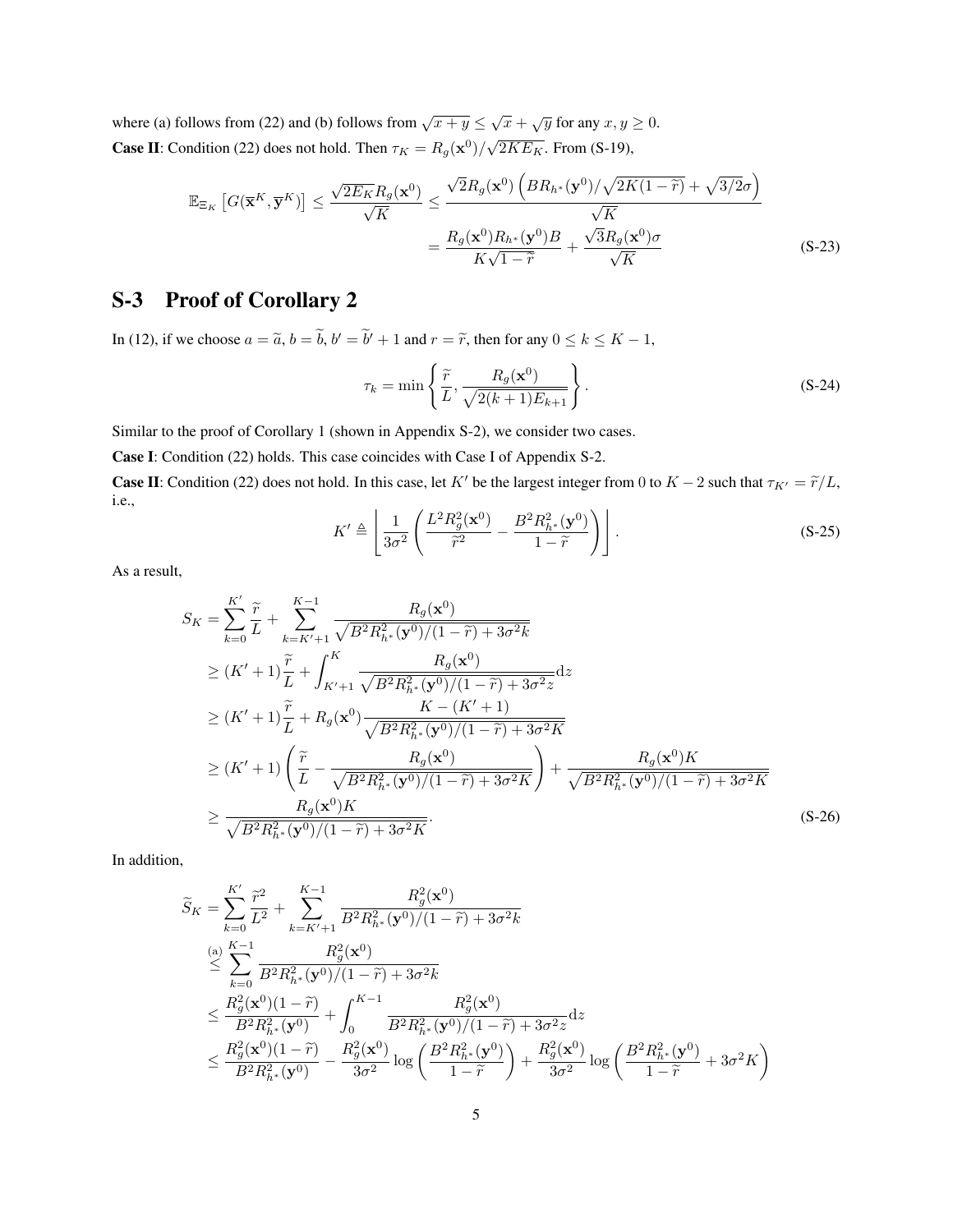$$
\stackrel{\text{(b)}}{\leq} \left(1 + \frac{1}{3\sigma^2}\right) \frac{R_g^2(\mathbf{x}^0)(1-\tilde{r})}{B^2 R_{h^*}^2(\mathbf{y}^0)} + \frac{R_g^2(\mathbf{x}^0)}{3\sigma^2} \log\left(\frac{B^2 R_{h^*}^2(\mathbf{y}^0)}{1-\tilde{r}} + 3\sigma^2 K\right) = C_K,\tag{S-27}
$$

where in (a) we use the definition of K' in [\(S-25\)](#page-4-0) and in (b) we use  $1 - 1/x \le \log x$  for all  $x > 0$ . Since  $\tau_0/\alpha_0 \le$  $2\tau_1/\alpha_1$  and  $\tau_0 \le \min\left\{\frac{\tilde{r}}{L}, \frac{R_g(\mathbf{x}^0)\sqrt{1-\tilde{r}}}{BR_h*(\mathbf{y}^0)}\right\}$ , we also have

<span id="page-5-1"></span><span id="page-5-0"></span>
$$
\frac{\tau_0}{\alpha_0} \le 2 \frac{\tau_0^2 B^2}{1 - L\tau_0} \le 2 \frac{B^2}{1 - \tilde{r}} \frac{R_g^2(\mathbf{x}^0)(1 - \tilde{r})}{B^2 R_{h^*}^2(\mathbf{y}^0)} = \frac{2R_g^2(\mathbf{x}^0)}{R_{h^*}^2(\mathbf{y}^0)}.
$$
\n(S-28)

Using [\(S-26\)](#page-4-1), [\(S-27\)](#page-5-0) and [\(S-28\)](#page-5-1), we obtain [\(25\)](#page-4-0) from [\(20\)](#page-0-3).

#### S-4 Proof of Theorem [2](#page-0-3)

We first present a lemma that will be used in our proof. See Appendix [S-5](#page-8-1) for the proof of this lemma.

<span id="page-5-4"></span>**Lemma S-1.** *If the positive sequences*  $\{\alpha_k\}_{k\geq 0}$ ,  $\{\tau_k\}_{k\geq 0}$  *and*  $\{\theta_k\}_{k\geq 0}$  *satisfy*  $\alpha_0 \geq 1$ ,  $\theta_0 > 0$  *and conditions* [\(15\)](#page-0-3), [\(16\)](#page-0-3) *and* [\(17\)](#page-0-3)*, then for any*  $k \geq 1$ *,* 

$$
\alpha_0 + \frac{\gamma}{2B^2 + 2L + \gamma} k \le \alpha_k \le \alpha_0 + \frac{\gamma}{B^2} k,\tag{S-29}
$$

<span id="page-5-6"></span><span id="page-5-5"></span><span id="page-5-2"></span>
$$
\frac{1}{B^2\alpha_0 + L + \gamma k} \le \tau_k \le \frac{2B^2 + 2L + \gamma}{(2B^2 + 2L + \gamma)(B^2\alpha_0 + L) + B^2\gamma k}.
$$
\n(S-30)

*In particular, we have*  $\alpha_k = \Theta(k)$  *and*  $\tau_k = \Theta(1/k)$ *. Consequently, from* [\(15\)](#page-0-3)*, we have*  $\theta_k = \Theta(1)$ *.* 

#### S-4.1 Proof of Part (i)

By the strong convexity of g, we have for any  $\mathbf{x} \in \mathbb{R}^d$ ,

$$
g(\mathbf{x}) \ge g(\mathbf{x}^{k+1}) + \left\langle \frac{1}{\tau_k} (\mathbf{x}^k - \mathbf{x}^{k+1}) - (\mathbf{v}^k + \mathbf{A}^T \mathbf{y}^{k+1}), \mathbf{x} - \mathbf{x}^{k+1} \right\rangle + \frac{\gamma}{2} ||\mathbf{x} - \mathbf{x}^{k+1}||^2
$$
(S-31)  
\n
$$
= g(\mathbf{x}^{k+1}) + \frac{1}{\tau_k} \langle \mathbf{x}^k - \mathbf{x}^{k+1}, \mathbf{x} - \mathbf{x}^{k+1} \rangle - \langle \mathbf{v}^k + \mathbf{A}^T \mathbf{y}^{k+1}, \mathbf{x} - \mathbf{x}^{k+1} \rangle + \frac{\gamma}{2} ||\mathbf{x} - \mathbf{x}^{k+1}||^2
$$
  
\n
$$
= g(\mathbf{x}^{k+1}) + \frac{1}{2\tau_k} (||\mathbf{x}^k - \mathbf{x}^{k+1}||^2 + ||\mathbf{x}^{k+1} - \mathbf{x}||^2 - ||\mathbf{x}^k - \mathbf{x}||^2) - \langle \mathbf{v}^k, \mathbf{x} - \mathbf{x}^{k+1} \rangle
$$
  
\n
$$
- \langle \mathbf{A}^T \mathbf{y}^{k+1}, \mathbf{x} - \mathbf{x}^{k+1} \rangle + \frac{\gamma}{2} ||\mathbf{x} - \mathbf{x}^{k+1}||^2.
$$

Summing [\(S-3\)](#page-0-0), [\(S-5\)](#page-0-2) and [\(S-31\)](#page-5-2), we have for any  $\mathbf{x} \in \mathbb{R}^d$  and  $\mathbf{y} \in \mathbb{R}^m$ ,

<span id="page-5-3"></span>
$$
0 \ge (f(\mathbf{x}^{k+1}) - f(\mathbf{x})) + (g(\mathbf{x}^{k+1}) - g(\mathbf{x})) + (h^*(\mathbf{y}^{k+1}) - h^*(\mathbf{y})) + \frac{\gamma}{2} \|\mathbf{x} - \mathbf{x}^{k+1}\|^2
$$
(S-32)  
 
$$
- \langle \mathbf{A}(\mathbf{x}^{k+1} - \mathbf{x}^k), \mathbf{y} - \mathbf{y}^{k+1} \rangle + \theta_k \langle \mathbf{A}(\mathbf{x}^k - \mathbf{x}^{k-1}), \mathbf{y} - \mathbf{y}^k \rangle
$$
  
+ 
$$
\left(\frac{1}{2\tau_k} - \frac{L}{2}\right) \|\mathbf{x}^k - \mathbf{x}^{k+1}\|^2 + \frac{1}{2\alpha_k} \|\mathbf{y}^k - \mathbf{y}^{k+1}\|^2 + \theta_k \langle \mathbf{A}(\mathbf{x}^k - \mathbf{x}^{k-1}), \mathbf{y}^k - \mathbf{y}^{k+1} \rangle
$$
  
+ 
$$
\frac{1}{2\tau_k} (\|\mathbf{x}^{k+1} - \mathbf{x}\|^2 - \|\mathbf{x}^k - \mathbf{x}\|^2) + \frac{1}{2\alpha_k} (\|\mathbf{y}^{k+1} - \mathbf{y}\|^2 - \|\mathbf{y}^k - \mathbf{y}\|^2) + \langle -\epsilon^k, \mathbf{x} - \mathbf{x}^{k+1} \rangle
$$
  
+ 
$$
(\langle \mathbf{A}\mathbf{x}^{k+1}, \mathbf{y} \rangle - \langle \mathbf{A}\mathbf{x}, \mathbf{y}^{k+1} \rangle) - \langle \mathbf{A}(\mathbf{x}^{k+1} - \mathbf{x}^k), \mathbf{y} - \mathbf{y}^{k+1} \rangle + \theta_k \langle \mathbf{A}(\mathbf{x}^k - \mathbf{x}^{k-1}), \mathbf{y} - \mathbf{y}^k \rangle.
$$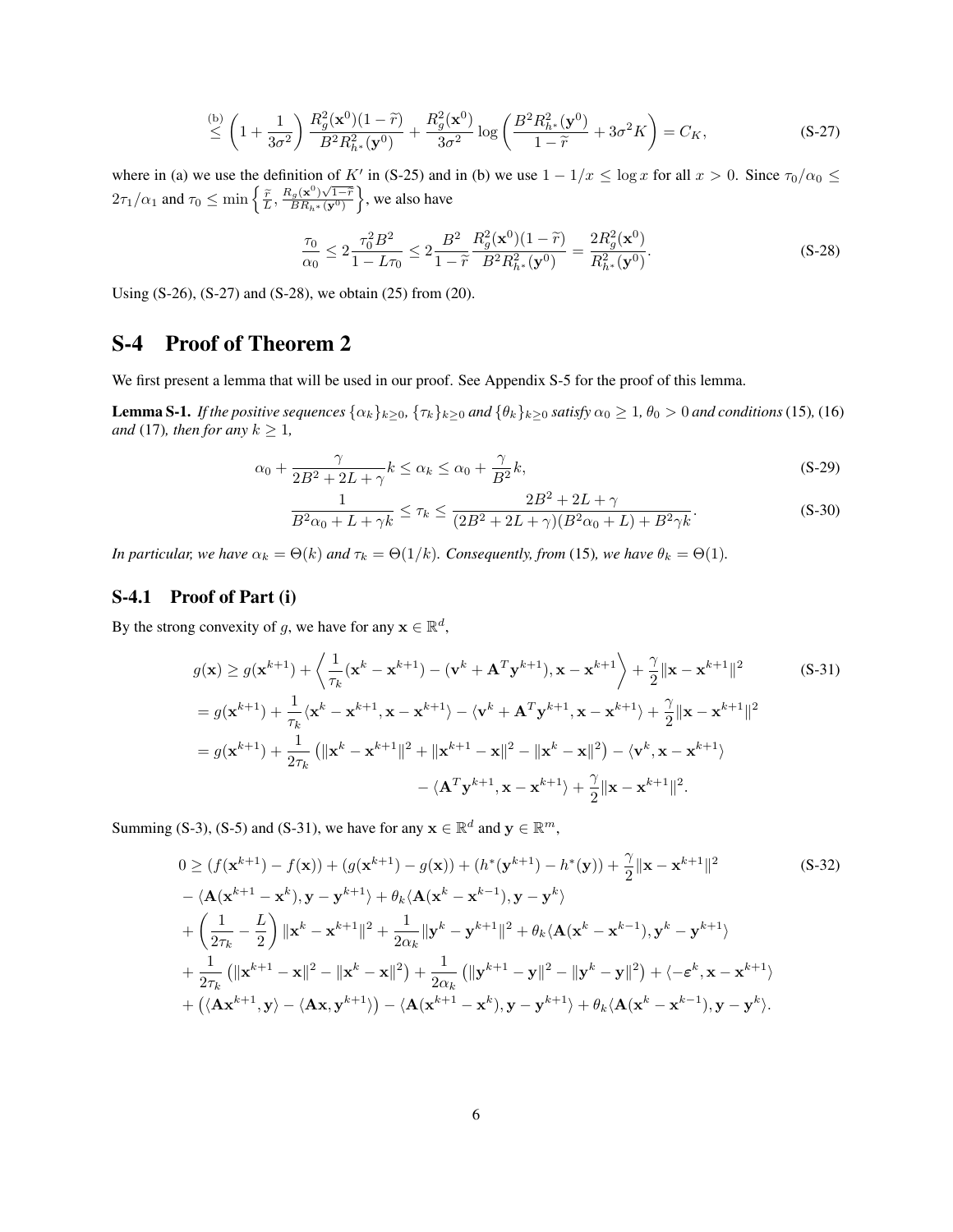Now, substitute [\(S-7\)](#page-1-1) and [\(S-9\)](#page-1-2) into [\(S-32\)](#page-5-3) and rearrange, we have

$$
-\theta_k \langle \mathbf{A}(\mathbf{x}^k - \mathbf{x}^{k-1}), \mathbf{y} - \mathbf{y}^k \rangle + \frac{\theta_k \mu_k B}{2} ||\mathbf{x}^k - \mathbf{x}^{k-1}||^2 + \frac{1}{2\tau_k} ||\mathbf{x}^k - \mathbf{x}||^2 + \frac{1}{2\alpha_k} ||\mathbf{y}^k - \mathbf{y}||^2
$$
(S-33)  
\n
$$
\geq (L (\mathbf{x}^{k+1}, \mathbf{y}) - L (\mathbf{x}, \mathbf{y}^{k+1})) - \langle \mathbf{A}(\mathbf{x}^{k+1} - \mathbf{x}^k), \mathbf{y} - \mathbf{y}^{k+1} \rangle + \left(\frac{1}{2\tau_k} - \frac{L}{2}\right) ||\mathbf{x}^k - \mathbf{x}^{k+1}||^2
$$
  
\n
$$
+ \left(\frac{1}{2\alpha_k} - \frac{\theta_k B}{2\mu_k}\right) ||\mathbf{y}^k - \mathbf{y}^{k+1}||^2 + \left(\frac{1}{2\tau_k} + \frac{\gamma}{2}\right) ||\mathbf{x}^{k+1} - \mathbf{x}||^2 + \frac{1}{2\alpha_k} ||\mathbf{y}^{k+1} - \mathbf{y}||^2
$$
  
\n
$$
- \langle \mathbf{e}^k, \mathbf{x} - \widetilde{\mathbf{x}}^{k+1} \rangle - \tau_k ||\mathbf{e}^k||^2.
$$

Taking supremum on both sides of [\(S-33\)](#page-6-0) over any bounded sets  $\mathcal{X}' \subseteq \mathbb{R}^d$  and  $\mathcal{Y}' \subseteq \mathbb{R}^m$ , we have

<span id="page-6-1"></span><span id="page-6-0"></span>
$$
-\inf_{\mathbf{y}\in\mathcal{Y}'}\theta_k\langle \mathbf{A}(\mathbf{x}^k - \mathbf{x}^{k-1}), \mathbf{y} - \mathbf{y}^k \rangle + \frac{\theta_k\mu_k B}{2} \|\mathbf{x}^k - \mathbf{x}^{k-1}\|^2 + \sup_{\mathbf{x}\in\mathcal{X}'} \frac{1}{2\tau_k} \|\mathbf{x}^k - \mathbf{x}\|^2
$$
(S-34)  
+ 
$$
\sup_{\mathbf{y}\in\mathcal{Y}'} \frac{1}{2\alpha_k} \|\mathbf{y}^k - \mathbf{y}\|^2 \ge G_{\mathcal{X}',\mathcal{Y}'}(\mathbf{x}^{k+1}, \mathbf{y}^{k+1}) - \inf_{\mathbf{y}\in\mathcal{Y}'} \langle \mathbf{A}(\mathbf{x}^{k+1} - \mathbf{x}^k), \mathbf{y} - \mathbf{y}^{k+1} \rangle
$$
  
+ 
$$
\left(\frac{1}{2\tau_k} - \frac{L}{2}\right) \|\mathbf{x}^k - \mathbf{x}^{k+1}\|^2 + \sup_{\mathbf{y}\in\mathcal{Y}'} \frac{1}{2\alpha_k} \|\mathbf{y}^{k+1} - \mathbf{y}\|^2 + \left(\frac{1}{2\alpha_k} - \frac{\theta_k B}{2\mu_k}\right) \|\mathbf{y}^k - \mathbf{y}^{k+1}\|^2
$$
  
+ 
$$
\sup_{\mathbf{x}\in\mathcal{X}'} \left(\frac{1}{2\tau_k} + \frac{\gamma}{2}\right) \|\mathbf{x}^{k+1} - \mathbf{x}\|^2 + \sup_{\mathbf{x}\in\mathcal{X}'} -\langle \boldsymbol{\varepsilon}^k, \mathbf{x} - \widetilde{\mathbf{x}}^{k+1}\rangle - \tau_k \|\boldsymbol{\varepsilon}^k\|^2.
$$

We choose  $\mu_k = \theta_k \alpha_k B$  and take expectation on the RHS of [\(S-34\)](#page-6-1) w.r.t.  $\xi^k$  by conditioning on  $\mathcal{F}_k$ . Based on [\(S-13\)](#page-2-3), we have

<span id="page-6-2"></span>
$$
-\inf_{\mathbf{y}\in\mathcal{Y}'}\theta_k\langle \mathbf{A}(\mathbf{x}^k - \mathbf{x}^{k-1}), \mathbf{y} - \mathbf{y}^k \rangle + \frac{\theta_k^2 \alpha_k B^2}{2} \|\mathbf{x}^k - \mathbf{x}^{k-1}\|^2 + \sup_{\mathbf{x}\in\mathcal{X}'} \frac{1}{2\tau_k} \|\mathbf{x}^k - \mathbf{x}\|^2
$$
(S-35)  
+ 
$$
\sup_{\mathbf{y}\in\mathcal{Y}'} \frac{1}{2\alpha_k} \|\mathbf{y}^k - \mathbf{y}\|^2 \ge \mathbb{E}_{\xi_k} \left[ G_{\mathcal{X}',\mathcal{Y}'}(\mathbf{x}^{k+1}, \mathbf{y}^{k+1}) \Big| \mathcal{F}_k \right] - \tau_k \mathbb{E}_{\xi^k} \left[ \|\boldsymbol{\varepsilon}^k\|^2 \Big| \mathcal{F}_k \right]
$$
  
+ 
$$
\frac{1}{\theta_{k+1}} \mathbb{E}_{\xi_k} \left[ -\inf_{\mathbf{y}\in\mathcal{Y}'} \theta_{k+1} \langle \mathbf{A}(\mathbf{x}^{k+1} - \mathbf{x}^k), \mathbf{y} - \mathbf{y}^{k+1} \rangle + \theta_{k+1} \left( \frac{1}{2\tau_k} - \frac{L}{2} \right) \|\mathbf{x}^{k+1} - \mathbf{x}^k\|^2
$$
  
+ 
$$
\sup_{\mathbf{x}\in\mathcal{X}'} \theta_{k+1} \left( \frac{1}{2\tau_k} + \frac{\gamma}{2} \right) \|\mathbf{x}^{k+1} - \mathbf{x}\|^2 + \sup_{\mathbf{y}\in\mathcal{Y}'} \frac{\theta_{k+1}}{2\alpha_k} \|\mathbf{y}^{k+1} - \mathbf{y}\|^2 \Big| \mathcal{F}_k \right].
$$

Substitute [\(15\)](#page-0-3), [\(16\)](#page-0-3) and [\(17\)](#page-0-3) into [\(S-35\)](#page-6-2) and multiply both sides by  $\alpha_k/\alpha_0$ ,

$$
\frac{\alpha_{k}}{\alpha_{0}} \left[ -\inf_{\mathbf{y} \in \mathcal{Y}'} \theta_{k} \langle \mathbf{A}(\mathbf{x}^{k} - \mathbf{x}^{k-1}), \mathbf{y} - \mathbf{y}^{k} \rangle + \frac{\theta_{k}^{2} \alpha_{k} B^{2}}{2} \|\mathbf{x}^{k} - \mathbf{x}^{k-1}\|^{2} + \sup_{\mathbf{x} \in \mathcal{X}'} \frac{1}{2\tau_{k}} \|\mathbf{x}^{k} - \mathbf{x}\|^{2} \right]
$$
(S-36)  
+ 
$$
\sup_{\mathbf{y} \in \mathcal{Y}'} \frac{1}{2\alpha_{k}} \|\mathbf{y}^{k} - \mathbf{y}\|^{2} \right] \geq \frac{\alpha_{k}}{\alpha_{0}} \mathbb{E}_{\xi_{k}} \left[ G_{\mathcal{X}',\mathcal{Y}'}(\mathbf{x}^{k+1}, \mathbf{y}^{k+1}) \Big| \mathcal{F}_{k} \right]
$$
  
+ 
$$
\frac{\alpha_{k+1}}{\alpha_{0}} \mathbb{E}_{\xi_{k}} \left[ -\inf_{\mathbf{y} \in \mathcal{Y}'} \theta_{k+1} \langle \mathbf{A}(\mathbf{x}^{k+1} - \mathbf{x}^{k}), \mathbf{y} - \mathbf{y}^{k+1} \rangle + \sup_{\mathbf{x} \in \mathcal{X}'} \frac{\|\mathbf{x}^{k+1} - \mathbf{x}\|^{2}}{2\tau_{k+1}} \right]
$$
  
+ 
$$
\frac{\theta_{k+1}^{2} \alpha_{k+1} B^{2}}{2} \|\mathbf{x}^{k+1} - \mathbf{x}^{k}\|^{2} + \sup_{\mathbf{y} \in \mathcal{Y}'} \frac{\|\mathbf{y}^{k+1} - \mathbf{y}\|^{2}}{2\alpha_{k+1}} \left[ \mathcal{F}_{k} \right] - \frac{\alpha_{k} \tau_{k}}{\alpha_{0}} \mathbb{E}_{\xi_{k}} \left[ \|\boldsymbol{\varepsilon}^{k}\|^{2} \Big| \mathcal{F}_{k} \right].
$$

By Lemma [S-1,](#page-5-4) we have

<span id="page-6-3"></span>
$$
\frac{\alpha_k \tau_k}{\alpha_0} \le \left(1 + \frac{\gamma k}{\alpha_0 B^2}\right) \frac{2B^2 + 2L + \gamma}{(2B^2 + 2L + \gamma)(B^2 \alpha_0 + L) + B^2 \gamma k}
$$
  

$$
\le \frac{(\alpha_0 B^2 + \gamma)(2B^2 + 2L + \gamma)}{\alpha_0 \gamma B^4} = \overline{c}_1.
$$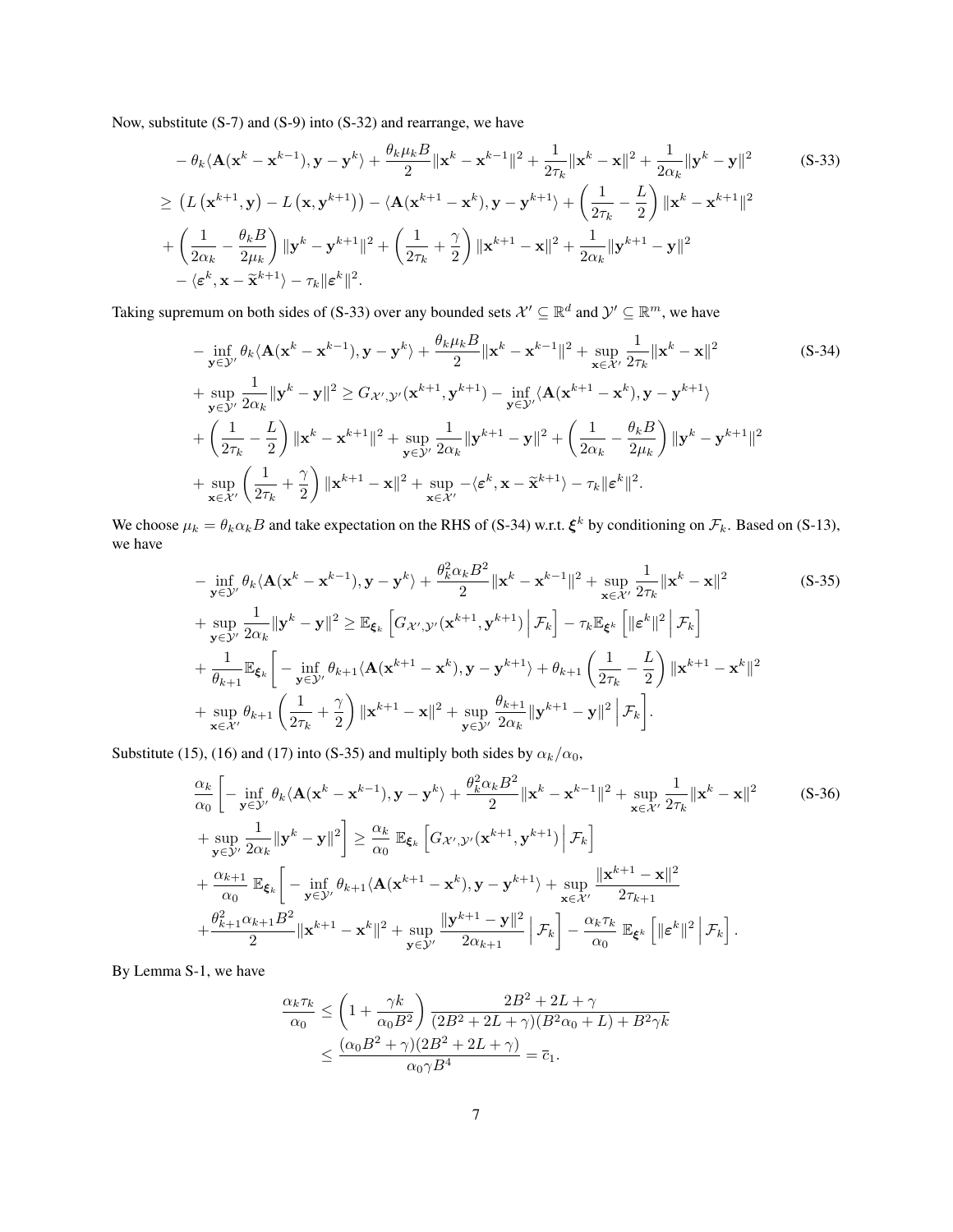Also,  $z^0 = x^0$  implies  $x^0 = x^{-1}$ . Now we telescope [\(S-36\)](#page-6-3) over  $k = 0, 1, ..., K - 1$  to obtain,

$$
\sup_{\mathbf{x}\in\mathcal{X}'}\frac{1}{2\tau_0}\|\mathbf{x}^0-\mathbf{x}\|^2+\sup_{\mathbf{y}\in\mathcal{Y}'}\frac{1}{2\alpha_0}\|\mathbf{y}^0-\mathbf{y}\|^2\geq \mathbb{E}_{\Xi_K}\left[\sum_{k=0}^{K-1}\frac{\alpha_k}{\alpha_0}G_{\mathcal{X}',\mathcal{Y}'}(\mathbf{x}^{k+1},\mathbf{y}^{k+1})\right] +\frac{\alpha_K}{\alpha_0}\mathbb{E}_{\Xi_K}\left[-\inf_{\mathbf{y}\in\mathcal{Y}'}\theta_K\langle\mathbf{A}(\mathbf{x}^K-\mathbf{x}^{K-1}),\mathbf{y}-\mathbf{y}^K\rangle+\frac{\theta_K^2\alpha_KB^2}{2}\|\mathbf{x}^K-\mathbf{x}^{K-1}\|^2+\sup_{\mathbf{y}\in\mathcal{Y}'}\frac{1}{2\alpha_K}\|\mathbf{y}^K-\mathbf{y}\|^2+\sup_{\mathbf{x}\in\mathcal{X}'}\frac{1}{2\tau_K}\|\mathbf{x}^K-\mathbf{x}\|^2\right]-\bar{c}_1\sum_{k=0}^{K-1}\mathbb{E}_{\xi_k}\left[\|\boldsymbol{\varepsilon}^k\|^2|\mathcal{F}_k\right].
$$

Using Young's inequality, we have

$$
\inf_{\mathbf{y}\in\mathcal{Y}'}\langle\theta_K\mathbf{A}(\mathbf{x}^K-\mathbf{x}^{K-1}),\mathbf{y}-\mathbf{y}^K\rangle\leq\frac{\theta_K^2\alpha_KB^2}{2}\|\mathbf{x}^K-\mathbf{x}^{K-1}\|^2+\sup_{\mathbf{y}\in\mathcal{Y}'}\frac{1}{2\alpha_K}\|\mathbf{y}-\mathbf{y}^K\|.
$$

Since we use option II in Algorithm [1,](#page-0-3) we have

$$
S_K = \sum_{k=0}^{K-1} \frac{\alpha_k}{\alpha_0}, \quad \overline{\mathbf{x}}^K = \frac{1}{S_K} \sum_{k=1}^K \frac{\alpha_{k-1}}{\alpha_0} \mathbf{x}^k, \quad \overline{\mathbf{y}}^K = \frac{1}{S_K} \sum_{k=1}^K \frac{\alpha_{k-1}}{\alpha_0} \mathbf{y}^k.
$$

From the joint convexity of  $G_{\mathcal{X}',\mathcal{Y}'}(\cdot,\cdot)$ , we employ Jensen's inequality to obtain

<span id="page-7-1"></span>
$$
S_K \frac{1}{S_K} \sum_{k=0}^{K-1} \frac{\alpha_k}{\alpha_0} G_{\mathcal{X}', \mathcal{Y}'}(\mathbf{x}^{k+1}, \mathbf{y}^{k+1}) \ge S_K G_{\mathcal{X}', \mathcal{Y}'}(\overline{\mathbf{x}}^{k+1}, \overline{\mathbf{y}}^{k+1}).
$$
 (S-37)

As a result,

$$
S_K \mathbb{E}_{\Xi_K} \left[ G_{\mathcal{X}', \mathcal{Y}'}(\overline{\mathbf{x}}^{k+1}, \overline{\mathbf{y}}^{k+1}) \right] + \frac{\alpha_K}{2\alpha_0 \tau_K} \mathbb{E}_{\Xi_K} \left[ \sup_{\mathbf{x} \in \mathcal{X}'} ||\mathbf{x}^K - \mathbf{x}||^2 \right]
$$
  

$$
\leq \frac{1}{2\tau_0} R_{\mathcal{X}'}^2(\mathbf{x}^0) + \frac{1}{2\alpha_0} R_{\mathcal{Y}'}^2(\mathbf{y}^0) + \overline{c}_1 \sum_{k=0}^{K-1} \mathbb{E}_{\xi_k} \left[ ||\boldsymbol{\varepsilon}^k||^2 | \mathcal{F}_k \right].
$$
 (S-38)

From Lemma [S-1,](#page-5-4) we have for any  $K \geq 2$ ,

$$
\frac{S_K}{K^2} \ge \frac{1}{K^2} \sum_{k=0}^{K-1} 1 + \frac{\gamma}{\alpha_0 (2B^2 + 2L + \gamma)} k = \frac{1}{K^2} \left( K + \frac{\gamma}{2\alpha_0 (2B^2 + 2L + \gamma)} (K - 1) K \right)
$$

$$
\ge \frac{\gamma}{2\alpha_0 (2B^2 + 2L + \gamma)} \frac{K - 1}{K} \ge \frac{\gamma}{4\alpha_0 (2B^2 + 2L + \gamma)}.
$$

Thus, for any  $K \ge 1$ ,  $S_K \ge K^2/\max\left\{4\alpha_0(2B^2 + 2L + \gamma)/\gamma, 1\right\} = K^2/\overline{c}_1'$ . Using  $\mathbb{E}_{\xi^k} \left[\|\boldsymbol{\varepsilon}^k\|^2 | \mathcal{F}_k\right] \le \sigma^2$  in Assumption [1,](#page-0-3) we have

<span id="page-7-0"></span>
$$
\mathbb{E}_{\Xi_K} \left[ G_{\mathcal{X}', \mathcal{Y}'}(\overline{\mathbf{x}}^{k+1}, \overline{\mathbf{y}}^{k+1}) \right] \le \frac{\overline{c}'_1}{2K^2} \left( \frac{1}{\tau_0} R_{\mathcal{X}'}^2(\mathbf{x}^0) + \frac{1}{\alpha_0} R_{\mathcal{Y}'}^2(\mathbf{y}^0) \right) + \frac{\overline{c}_1 \overline{c}'_1 \sigma^2}{K}.
$$
 (S-39)

Now [\(26\)](#page-4-1) follows from [\(S-39\)](#page-7-0) by defining  $c'_1 \triangleq \overline{c'_1}/2$  and  $c_1 \triangleq \overline{c_1}\overline{c'_1}$ .

#### S-4.2 Proof of Part (ii)

Since  $x^*$  is the (unique) minimizer of [\(1\)](#page-0-4), there exists  $y^* \in \mathbb{R}^m$  such that  $(x^*, y^*)$  is a saddle point of [\(4\)](#page-0-1). Choose  $\mathcal{X}' = {\mathbf{x}^*}$  and  $\mathcal{Y}' = {\mathbf{y}^*}$ . By definition,  $\mathbb{E}_{\mathbb{E}_K} [G_{\mathcal{X}',\mathcal{Y}'}(\overline{\mathbf{x}}^{k+1}, \overline{\mathbf{y}}^{k+1})] \geq 0$ , for any  $K \geq 1$ . Thus [\(S-38\)](#page-7-1) becomes

$$
\frac{\alpha_K}{\tau_K}\mathbb{E}_{\Xi_K}\left[\|\mathbf{x}^K-\mathbf{x}^*\|^2\right] \leq \frac{\alpha_0}{\tau_0}\|\mathbf{x}^0-\mathbf{x}^*\|^2+\|\mathbf{y}^0-\mathbf{y}^*\|^2+2\alpha_0\overline{c}_1\sum_{k=0}^{K-1}\mathbb{E}_{\boldsymbol{\xi}_k}\left[\|\boldsymbol{\varepsilon}^k\|^2|\mathcal{F}_k\right].
$$